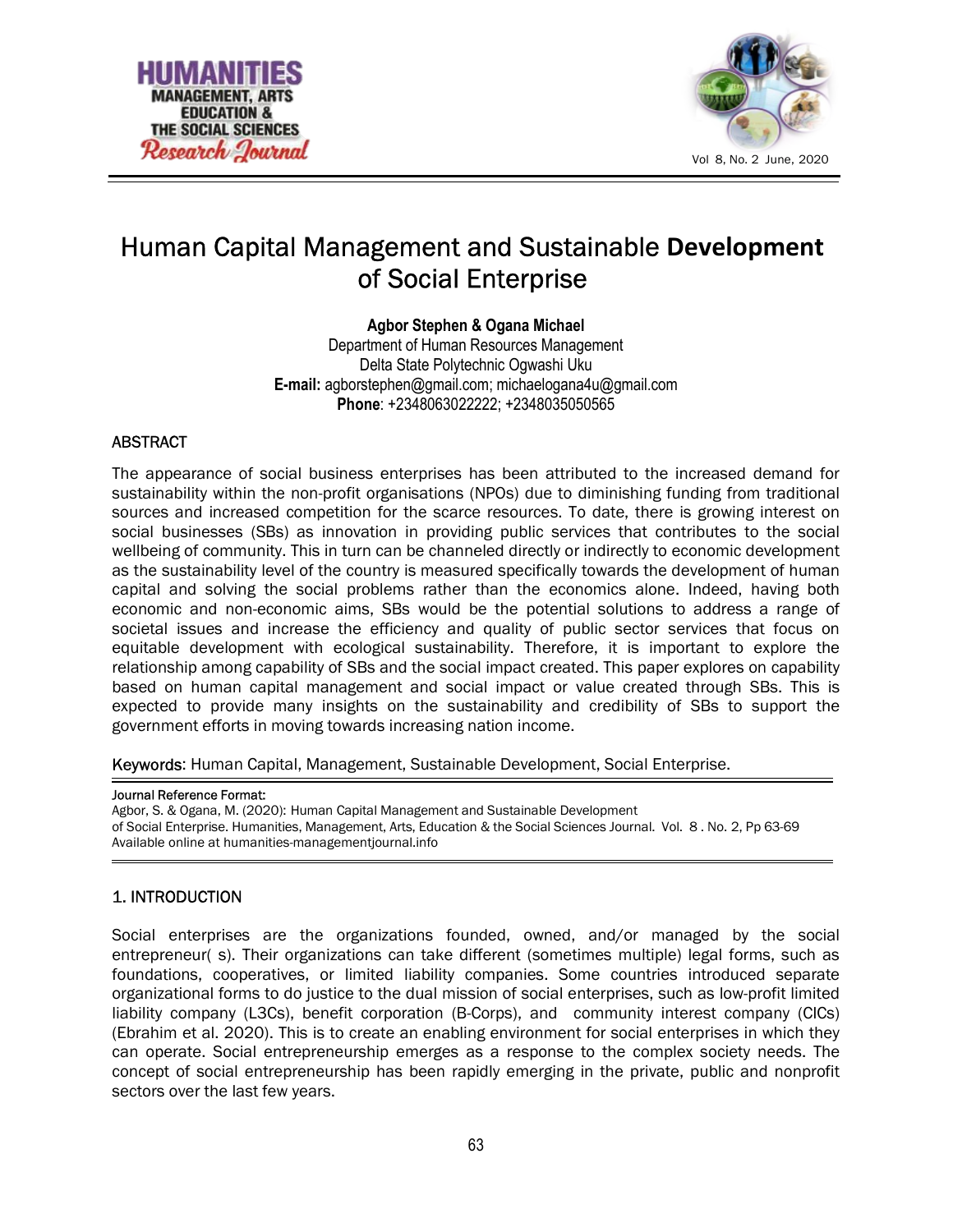



This has enabled a growing interest in social entrepreneurship as a whole (Johnson, 2000). Besides, it is a global phenomenon for social entrepreneurship to employ their innovative pproaches to solve social problems which ultimately giving impact to the whole society (Robinson, Mair and Hockerts, 2009). Research on social enterprise has been gaining prominence in recent years and ttracting attention in a number of different disciplines. In the context of social enterprises or social organizations, efficiency might well imply that many such organisations exist to deliver social and other community services cheaper than the public sector. They allow for cost savings by having volunteers as they have lower overheads count. An alternative effectiveness perspective might contend that their purpose is to deliver these services better, perhaps higher in quality, faster, more flexibly than a bureaucratic public sector by embracing entrepreneurial people in smaller and leaner organisations (Thompson, 2018). Therefore, it is important to develop and apply social entrepreneurship to sustain social development and enhance human capital.

Therefore, social value is the most important factor in this process although social entrepreneurship is often viewed as business with a social purpose that earns income for the non-profit sector. Furthermore, Dees (2003) said he leaned toward another definition of social entrepreneurship, one that emphasized innovation and impact, not income, in dealing with social problems. Much of the early social enterprise literature has focused on defining social enterprises, and adapting theories to explain their recent emergence.

## 2. THE DRIVERS OF SOCIAL ENTREPRENEURSHIP

Social entrepreneurs are individuals who find innovative solutions that respond to exactly those challenges, and support their solutions with innovative business models (Choi and Majumdar 2020). Social enterprises contribute to decent work by showing the possibility of social enterprising that inherently takes social value and economic growth simultaneously into account. There are a number of reasons why social entrepreneurship increasingly manifested itself. Social enterprises in Europe identified and responded to problems that emerged in times of retrenchment of the welfare state, which was characterized by decentralization, privatization and reduced services. Social enterprises step into this third sector problems, such as housing problems of marginalized groups and reintegration of ndividuals into the work force (Kerlin 2006).

Such third sector problems are characterized by low potential for high profit margins, which makes it less interesting for profit-oriented companies to address (Santos 2020). In such cases, social entrepreneurs mend the social fabric where it is torn (Zahra et al. 2009), a role that is increasingly cognized by policy makers and government organizations. The reason why social entrepreneurship is increasingly manifested in the United States is different. Social enterprise emerged after not-for-profits needed to fill the gaps after welfare retrenchments and subsequent cutbacks on their funding. They needed to adopt a market-orientation to sustain their organization and their social value creation (Kerlin 2006).Jiao (2018) constructed a social model where sustaining social development and improve human well-being as a key success factor developed from the application of social entrepreneurship activity. It has been highlighted in the paper that social entrepreneurs will be knowledgeable because they emphasize the benefit of end-beneficiary which is the community.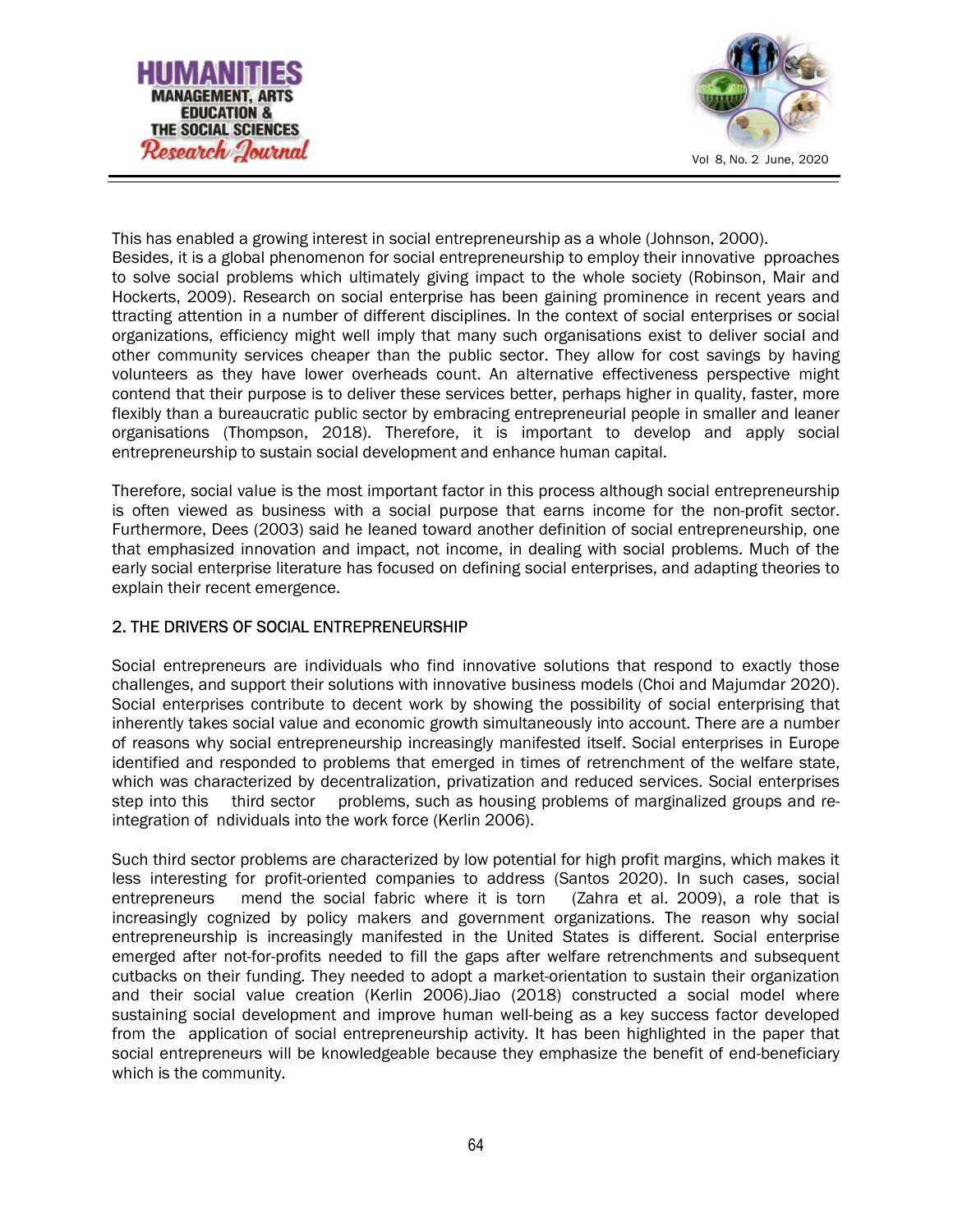



They will have the skills in understanding the customers on their needs and to then satisfy them in innovative way. Social business also develops the capability of the human in resource utilization skills. Social entrepreneurship impact had attracted increased attention. People find social entrepreneurs job are compelling as this job offers these extraordinary people with creativity and innovative ideas in producing goods and services. The interest in social entrepreneurship signals a transformed change in the elements of human capital namely, knowledge, ability to integrate and utilize resource and development of skills. So many researches also carried out on these voluntary organizations looking at different way. Defourny (2001) looked at certain behavioral features of enterprises to be called social.

Taking 15 European Union (EU) countries as sample, four features were identified from the study; 1) continuous production of goods and services, 2) high degree of autonomy, 3) operation with economic risk via own funding and 4) workers are either volunteers or minimum paid workers. On the other hand, Overall et al. (2018) discussed the concept of cultural context which led to the emergence of social entrepreneurship. The study in one local Maori social enterprise brought the idea that reconnecting the Maori people to their communities in sustaining culture through innovations from the Young Maori by providing roadmaps in New Zealand created the spirit of social entrepreneurship.

Cook and Inman (2020), on the other hand, discussed the success and loophole in some of the voluntary sectors for conservation in England. Without denying the social good of volunteering, they also highlighted issues on underfunding, task allocation, independence and potential undermining of labour market. However, Moreau and Mertens (2020) undertook different way of researching on social enterprise. They have developed a management competency model of social enterprise to ensure effective handling of this so-called social business. They were of the view that competency in social enterprise arise from competency in knowledge, skills and behaviour. Scholars have recognized the business move towards social entrepreneurship which makes social enterprise relationship very clear. Despite its increasing attention, has come concern over why exactly social entrepreneurs do

### 3. SUSTAINABLE DEVELOPMENT

Sustainable development first appeared in the World Conservation Strategy put forward by the International Union for the Conservation of Nature (IUCN) in 1980 where economic growth was seen as an enemy of environment (Stern, 1997, 146). But prominent meaning of SD is the Brundtland Report (WCED, 1987) proposed that sustainable development is "development that meets the needs of the present generation while letting future generations meets their own needs. In recent years, economists have made progress in articulating their conception of sustainable. Crucial to this is that scholars have been able to synthesized SD into three pillars; economic development, social equity and environmental protection pillars (United Nations, 2007 and Oladeji, 2020, 12). There are two main criteria of sustainable development; Weak Sustainability (WS) and Strong Sustainability (SS).

Weak sustainability refers to non-declining total capital.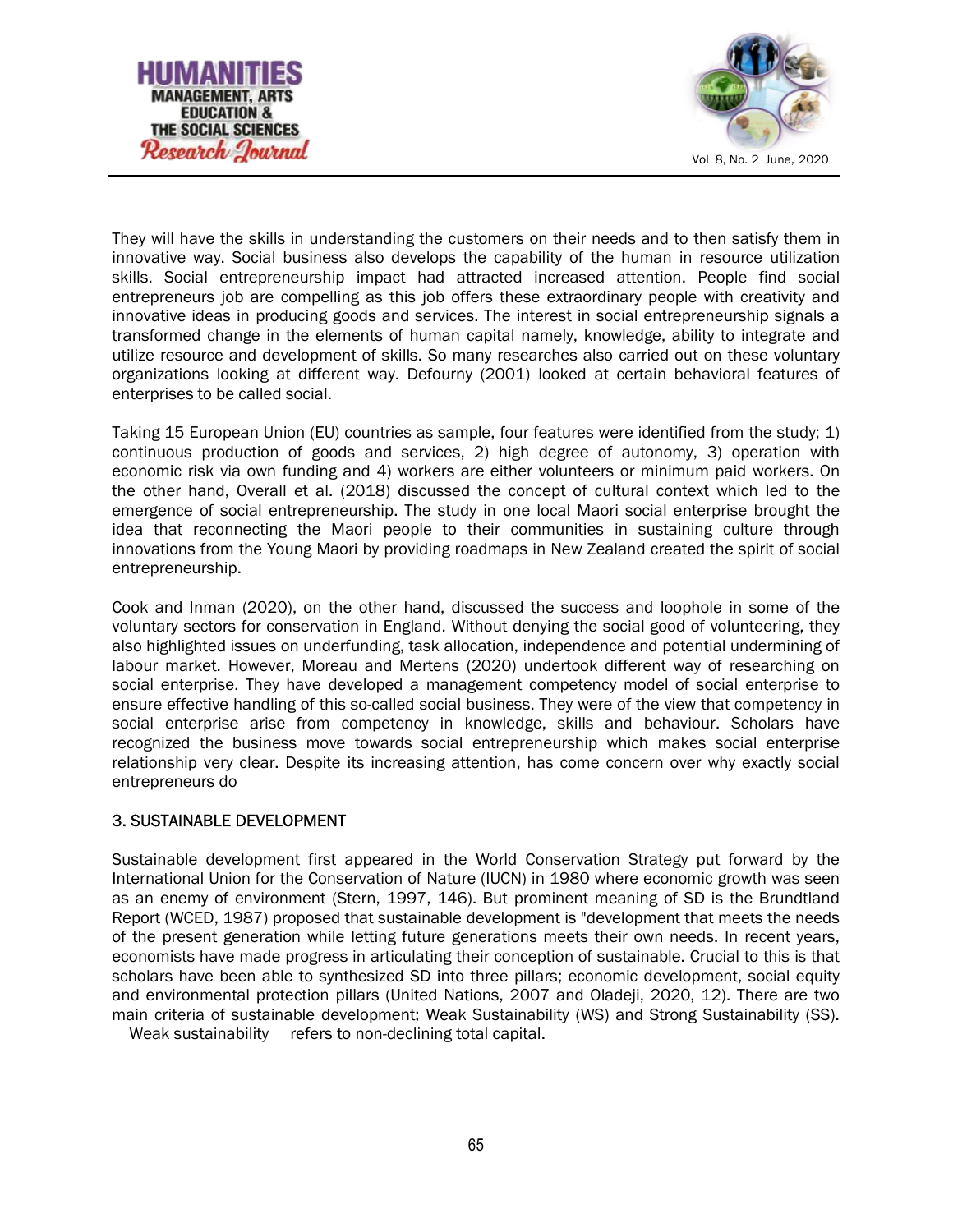



(productive base) in the form of physical, human and natural capital. The WS rents from natural resources could be invested (substituted) in manmade capital and/or human capital to ensure sustainable development. Strong sustainability on the other hand, means a threshold level of some forms of capital (physical, human, social, and natural) to be preserved in physical terms. In economic literature, it is the WS criterion that is been employed most widely according to Amsalu et al. (2018, 11) because of scarce resource with alternative uses. Weak sustainability is all about forms of capital that are substitutable for each other.

More so, SS requires in addition to WS, the stocks of capital (K) should not be declining. addition to" is preferred because a situation in which natural capital is preserved while other forms of capital are allowed to decline significantly can hardly be called "sustainable development" (Adejumo and Adejumo, 2020).Tern (1997, 146) stated that there is a consensus among a large number of economists that the weak sustainability supports the capital theory approach (CTA) and is a useful means of easuring sustainability especially in inform policy making (Carson et al., 1994; Steer and Lutz 1993). There are also a growing number of critics who question whether this is a useful way to address sustainability (Common and Norton 1994; Common 1995).

Though the human needs included in the definition is of recent thinking coupled with Soubbotina (2004) and Harry (2018) views that human beings are the epicenter for sustainable development. The criterion of this study is trying to capture sustainable development as much as possible from the weak sustainable development capital approach (productive base) that is substantial to be bequest to next generation with human capital bias, a position Martin (2006, 6) also agreed. Eric (2018) equated weak sustainable development with sustained growth.

### 4. BENEFITS OF SOCIAL ENTREPRENEURSHIP TO THE SOCIETY

The major aim of social enterprise is to solve social problems. The concept lies in this entrepreneurship differentiate their motives from public and private sector at large. Many studies highlighted concern raised in social business that any surplus generated from the so-called entrepreneurship activity must return to the society, rather than keeping them solely within the owners and shareholders. Engelke, Mauksch, Darkow and Gracht (2021) conducted qualitative discussions involving experts in Germany about the development of social enterprise as problem solving solution in industrialized countries. They viewed social business as enterprise where profit stays in the business to support for social objectives. Jiao (2018) proposed that greater level of social entrepreneurship is positively related to society s social impact. Social business promotes social value where the application of the entrepreneurship is to be aligned with the need to solve social problem like the unemployment and the environment matters.

A study by Cheng (2021) asserted that social enterprises in Cambodia have emerged from critiques raised upon their non-governmental organizations (NGOs). The NGOs were seen as defeating their purpose where the poor still remains where they were, stressing over own financial survival and they have lowering the level of trust by the government. Furthermore, Daya (2020) also explored the social enterprise craft industry in the South Africa, focusing on how these entrepreneurs saved the poor and black women in particular and issues revolving them. Additionally, Sawmy (2021) explored the concept of inclusive business in extractive industry to sustain the business.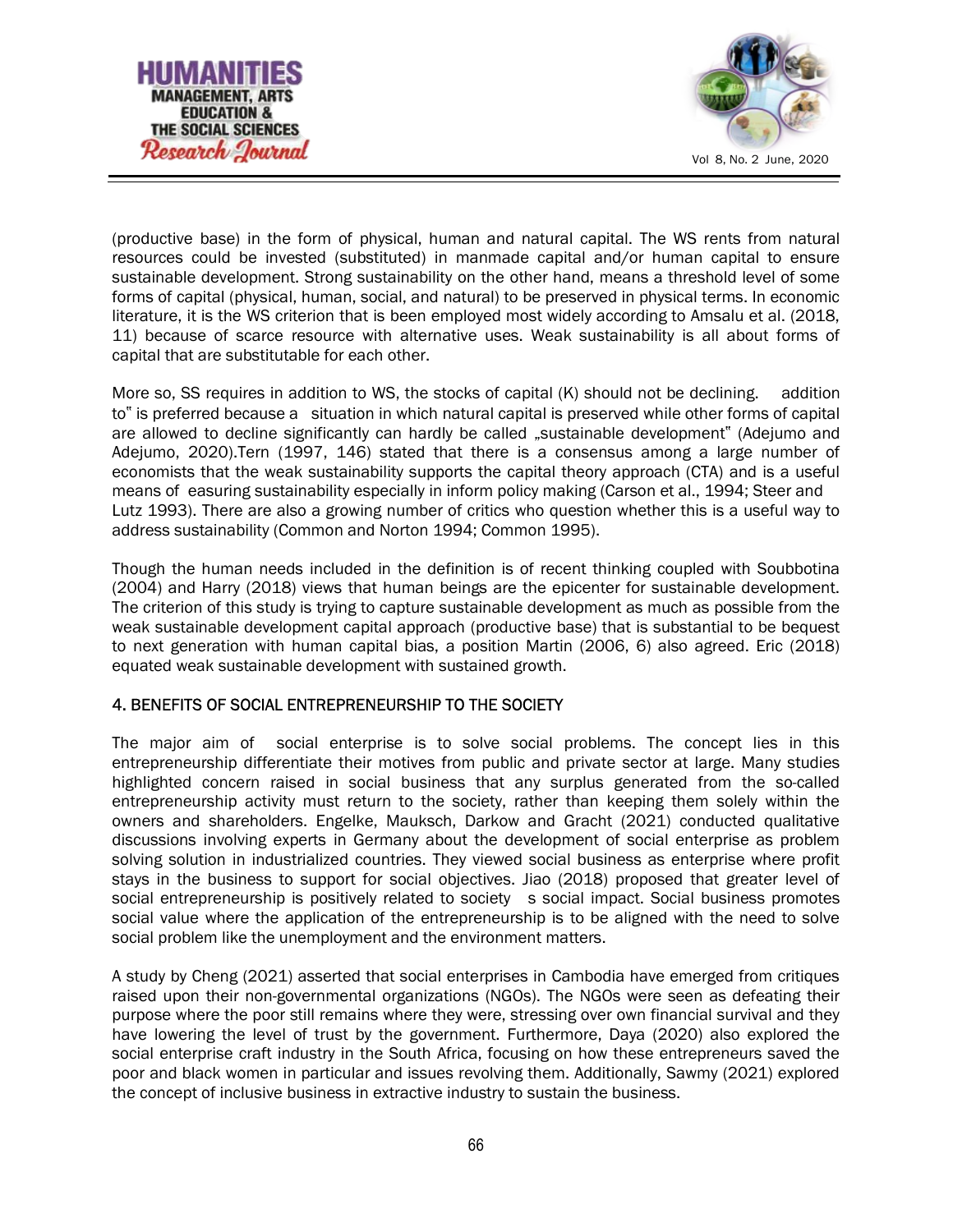



The social business model implies the need to include the poor in the business chain to accommodate their corporate social responsibility by way of link them as local business partners, hire them as employees or create them as business producers. So many papers stressed that helping the society are forces behind the emergence of social enterprise. Connolly and Kelly (2018) on his view about third sector and social sector explained that social sector defined their business where social objective are the central of their activities and reject any personal gain.

A survey done with the service users of a social enterprise engaging in rural transportation highlighted the significant contribution that this service made to the residents. O Shaughnessy, Casey and Enright (2018) found that elder residents mostly benefited from the social service; easy access to health care services, shops and post offices, removed the feeling of being isolated from other people, eliminate dependency on surrounding people to travel and many more. Researchers are on the idea that social entrepreneurs are more fascinated towards probing social problems. Social problems can be caused by social market failure also. Hackett (2018) discussed on the ability of social enterprise in liminating unemployment, poverty, income gap of the society caused by failure in market that ordinary business failed to address.

### 5. CONCLUSION

Currently, there is a remarkable growth in the third sector. Social enterprise through its entrepreneurial activities is a mechanism in improving social value by reconciling the gaps in wealth which ultimately would influence the development of human capital also to solve social problem. This paper, reviewed literatures to specifically clarify the inconsistencies definition of social entrepreneurship that emerge from many thoughts and views. Then, we discussed the factors that initiated entrepreneurship that could benefit the society at large and also its relationship in developing the human capital. Finally, we discussed the consequences of social entrepreneurship to the society.

The government support for the entrepreneurship activities is really meaningful towards the effort of expanding social capital of social entrepreneur that can lead to increase in harmonious society. The combination of different stakeholders in the social enterprise organizations that are more oriented could benefit the whole community (Defourny, 2001). This is vital importance to understand what social enterprise explicitly could bring in relation to the development of human capital who could be maintained as long term asset as the qualities of them become a major contributor to the organization and community at large. Apart from that, given the increasing roles and profile, social enterprise is inextricably as the potential solutions to address a range of societal issues (Hall et al., 2020). Meanwhile, creating the opportunities for the poor is absolutely enabling good supply chain (Sodhi and Tang, 2018) that is essential to assist sustainability efforts (Rajput and Chopra, 2020). The entrepreneurship by the social business requires proactive approaches whereby its application should be aligned in dealing with solving social problem like the unemployment issue in order to promote social value (Jiao, 2018) and as the main key to measure the social impact as a whole.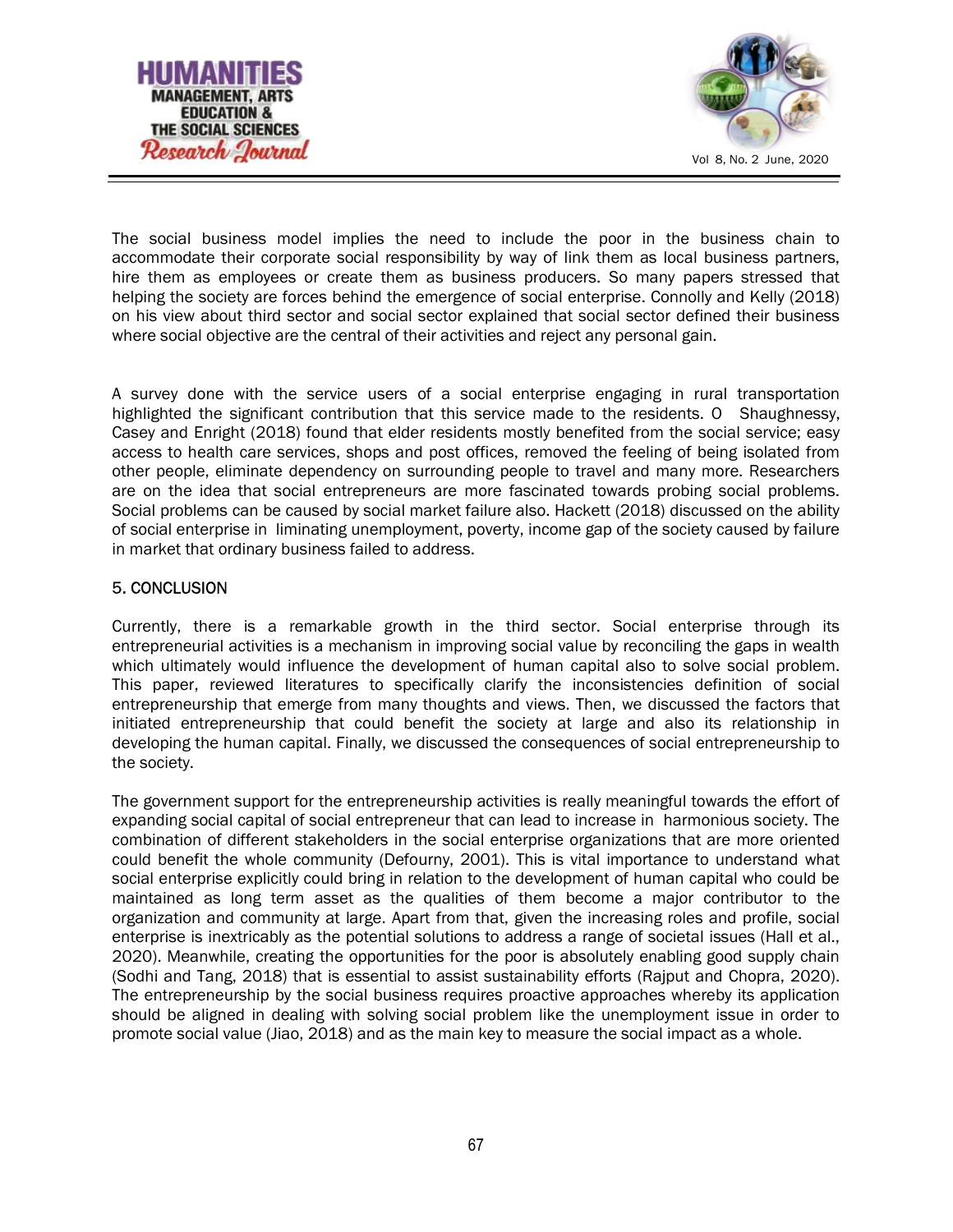



#### **REFERENCES**

- 1. Cheng, I. H. (2021), Re-modelling and Reconceptualising Skills Development in Cambodia: How are Social Enterprises Preparing Young People for Successful Transitions between Learning and Work? International Journal of Educational Development, Vol. 43, pp.134- 141.
- 2. Connolly, C. and Kelly, M. (2018), Understanding Accountability in Social Enterprise Organisations: A Framework. Social Enterprise Journal, Vol.7 No.3, pp. 224-237.
- 3. Connolly, C. and Kelly, M. (2018), Understanding Accountability in Social Enterprise Organisations: A Framework, Social Enterprise Journal, Vol. 7 No. 3, pp. 224-237.
- 4. SHS Web of Conferences 36, 00037 (2017) DOI: 10.1051/shsconf/2017360003 2016 ICGA
- 5. Cook, H. and Inman, A. (2020), The Voluntary Sector and Conservation for England: Achievements, Expanding Roles and Uncertain Future, Journal of Environmental Management, Vol. 112, pp. 170-177.
- 6. Daya, S. (2020), Saving the Other: Exploring the Social in Social Enterprise, Geoforum, Vol. 57, pp. 120-128.
- 7. Dees, G. J. (2001), The Meaning of Social Entrepreneurship, Available at: ww.caseatduke.org/documents/dees\_sedef.pdf.
- 8. Dees, G. J. (2003), New Definitions of Social Entrepreneurship: Free Eye Exams and Wheelchair Drivers, Knowledge@Wharton Newsletter, Vol. 12 No.10, pp. 3-16.
- 9. Defourny, J. (2001), From Third Sector to Social Enterprise, The Emergence of Social Enterprise, London and New York, Routledge, pp. 1-28.
- 10. Defourny.J and Kim.S.Y (2018), Emerging models of social enterprise in Eastern Asia: a crosscountry analysis, Social Enterprise Journal Vol. 7 No. 1, 2018,pp. 86-111.
- 11. Engelke, H., Mauksch, S., Darkow, I. L. and Gracht, H. A. (2021), Opportunities for Social Enterprise in Germany - Evidence from an Expert Survey, Technological Forecasting and Social Change, Vol. 90, pp. 635-646.
- 12. Hackett, M. T. (2018), Challenging Social Enterprise Debates in Bangladesh. Social Enterprise Journal, Vol. 6 No.3, pp. 210-224.
- 13. Hackett, M. T. (2018), Challenging Social Enterprise Debates in Bangladesh, Social Enterprise Journal, Vol. 6 No.3, pp. 210-224.
- 14. Hall, K., Miller, R. and Millar, R. (2020), Jumped or Pushed: What Motivates NHS Staff to Set Up a Social Enterprise? Social Enterprise Journal, Vol. 8 No. 1, pp. 49-62.
- 15. Jiao, H. (2018), A Conceptual Model for Social Entrepreneurship Directed Toward Social Impact on Society, Social Enterprise Journal, Vol. 7 No.2, pp. 130-149.
- 16. Johnson, S. (2000), Literature Review on Social Entrepreneurship. Available at: www.bus.ualberta.ca/ccse/Publications/Publications/Lit.\_Review\_SE\_November\_2000. rtf
- 17. Moreau, C. and Mertens, S. (2020), Managers Competences in Social Enterprises: Which Specificities? Social Enterprise Journal, Vol. 9 No.2, pp. 164-183.
- 18. O Shaughnessy, M., Casey, E. and Enright, P. (2018), Rural Transport in Peripheral Rural Areas: The Role of Social Enterprises in Meeting the Needs of Rural Citizens, Social Enterprise Journal, Vol.7 No.2, pp.183-190.
- 19. Overall, J., Tapsell, P. and Woods, C. (2018), Governance and Indigenous Social Entrepreneurship: When Context Counts. Social Enterprise Journal, Vol.6 No.2, pp. 146- 161.